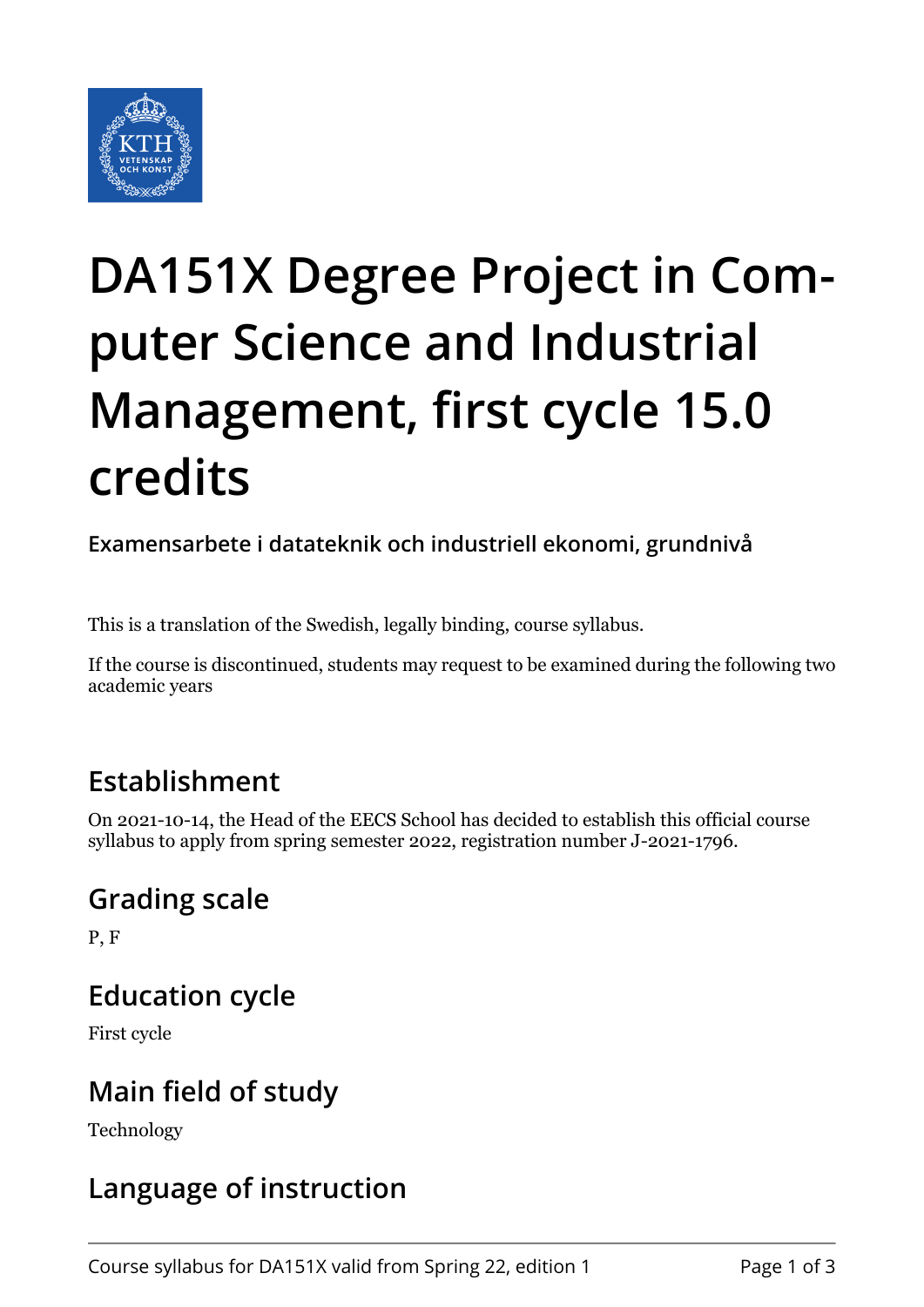The language of instruction is specified in the course offering information in the course catalogue.

# **Intended learning outcomes**

After passing the degree project course, the student should be able to:

- independently apply proficiencies and knowledge to identify, formulate and analyse problems in the intersection between computer science and industrial engineering and organisation
- identify one's own information needs and independently acquire the knowledge and skills that are needed to solve the problem
- justify his or her choice of method based on the question at hand, and expected results
- reflect on, evaluate and critically discuss one's own and others' results
- document and present the work orally and in writing, with requirements on structure, contents, presentation, formal contents, style and writing
- plan the work considering requirements of time and other resources.

#### **Course contents**

The students carry out an independent project for which they should formulate an issue that can be studied with methods from the computer science and a related issue that is studied with methods from industrial engineering. They should independently choose method and carry out the study.

The results are to be reported both in a written report and at an oral presentation. The students should also review and discuss other students' work orally and in writing.

#### **Specific prerequisites**

In addition to the KTH general requirements for 120 completed credits from the programme syllabus of the programme for year 1-3, courses in fields corresponding to the following courses should be completed:

- Programming and computer science fundamentals, equivalent to DD1320 Applied computer science
- Planning and implementation of project work, equivalent to ME1306 Industrial project management for I
- Fundamentals in Industrial Engineering and Management, corresponding to ME1314 Introduction to Industrial Engineering and Management
- Sustainable development and social aspects, equivalent to ME1314 Introduction to Industrial Engineering and Management
- Planning, implementation and evaluation of computer science studies in user interaction, equivalent to DH1620 Human-Computer Interaction, introductory course

Active participation in a course offering where the final examination is not yet reported in LADOK is considered equivalent to completion of the course.